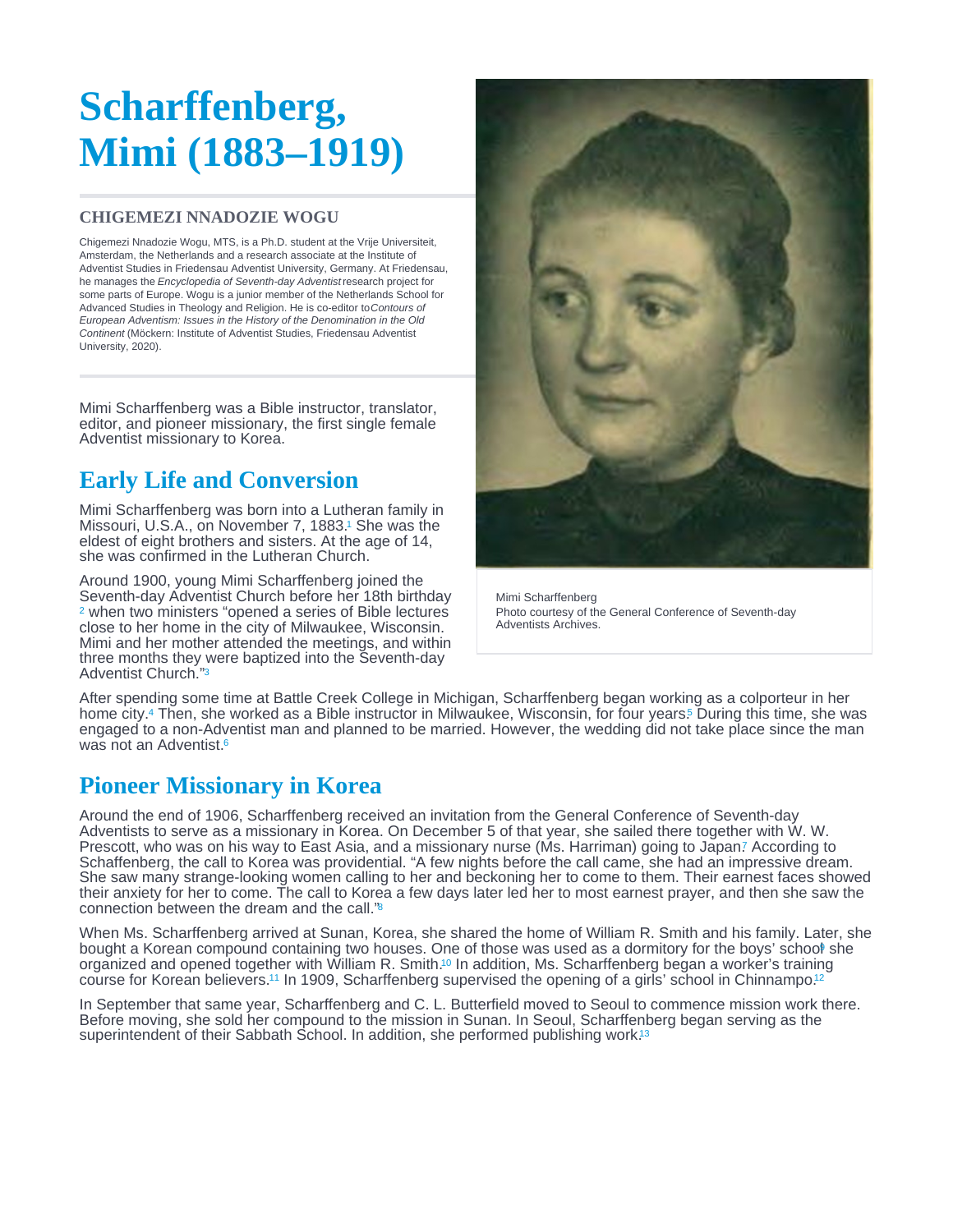<span id="page-1-0"></span>Schaffernberg also learned the Korean language. Through her, "Books on Daniel and the Revelation and a small book of Bible readings were published. Her last work consisted of translating Ellen G. White's Patriarchs and Prophets ["](#page-2-0)<sup>14</sup> and "The Story of Ancient Times."<sup>15</sup> Aside from translating Adventist literature into Korean, she served as editor for Si Jo/ Seijo Walbo (Korean Signs of the Times) from 1909 to 1912 and from 1916 to 1918, Kyohoi Chinam/Kyo Hae Chin-Nam (Church Compass) from 1916 to 1918. [16](#page-2-0) <sup>14</sup> and "The Story of Ancient Times "<sup>15</sup>

Due to her knowledge of Korean, she became the interpreter for General Conference officials when they visited. She also focused on training and educating women by organizing Bible Institutes for women in the local Korean language, and she came to be known as Lady So.<sup>[17](#page-2-0)</sup>

In 1917, Mimi Scharffenberg became ill[.](#page-2-0)<sup>18</sup> The next year, she left Korea for the United States to seek medical assistance. However, at the age of 35, on December 19, 1919, she died<sup>19</sup> an[d](#page-2-0) was buried at the Rock Creek Cemetery in Washington, D. C.<sup>[20](#page-2-0)</sup>

## **Contribution**

In spite of her tragic and early death, Mimi Scharffenberg left a formidable legacy. She was the first single woman missionary to Korea. Her life and 12 years of missionary efforts became an example for other Adventist women. She also played a key role in establishing Adventism in its earliest years in Korea. Her translation and editorial work helped spread the Adventist message in the Korean language and reached Koreans in their own context. Scharffenberg's passion for women emancipation led her to focus on the training of Korean women.

Her missionary courage and zeal are revealed in a report written by her sister, Theodora Wangerin: "Although quite ill when returning to America, she found a woman on board ship who was interested in the Bible. As a result of the studies she gave this chance acquaintance, this woman accepted the Advent message and later became a Bible instructor herself."[21](#page-2-0)

## Memory Statements

"In those times few missionaries had been sent overseas. There was no provision made for an 'outfitting allowance'; no homes had been built for them in their new location; no definite plans had been laid for language study; nor had furlough policies been established. And there were no experienced missionaries to befriend the new recruit upon her arrival in a strange land. Today the General Conference would hesitate to send a young girl of only twenty-three to an outpost mission station. And who can know the hours of loneliness, the difficulties of language study and of becoming acclimated to the strange surroundings that Mimi experienced?"<sup>[22](#page-2-0)</sup>

"Sister Scharffenberg has done much for the work in Chosen, and in her death we have lost a loyal and unselfish worker, and the Korean people have lost a kind friend and helper. The news of her death brought sadness to our midst, but with that sadness was a determination, to press forward and quickly finish the work she so dearly loved."[23](#page-2-0)

#### **SOURCES**

Butterfield, C. L. "Experiences in Korea." The General Conference Bulletin, May 26, 1913.

\_\_\_\_\_\_\_\_\_\_\_\_\_. "The Death of Sister Scharffenberg." Asiatic Division Outlook, March 1-15, 1920.

\_\_\_\_\_\_\_\_\_\_\_\_\_. "The Work in Chosen." Asiatic Division Outlook, February 1-15, 1920.

"Korea." Historical Dictionary of Seventh-day Adventists, ed. Gary Land. Oxford: The Scarecrow Press, 2005.

Prescott, W. W. "Jottings from the Editor's Note-Book on a Trip Around the World." ARH, March 14, 1907.

Scharffenberg, Mimi. "Itinerating Among the Women of Korea." Asiatic Division Mission News, February 1, 1915.

Seventh-day Adventist Encyclopedia. Second revised edition. Hagerstown, MD: Review and Herald, 1996. S.v. "Church Compass." "Korea." "Scharffenberg, Mimi." "Si Jo."

Seventh-day Adventist Yearbook. Washington, D. C.: Review and Herald, 1904.

Spicier, William A. "As in Apostolic Times." ARH, March 21, 1946.

Wangerin, Theodora. "Forty Years to Korea." The Youth Instructor, September 7, 1965.

\_\_\_\_\_\_\_\_\_\_\_\_\_. "Loyalty in Action." The Youth Instructor, June 15, 1948.

#### **NOTES**

1.